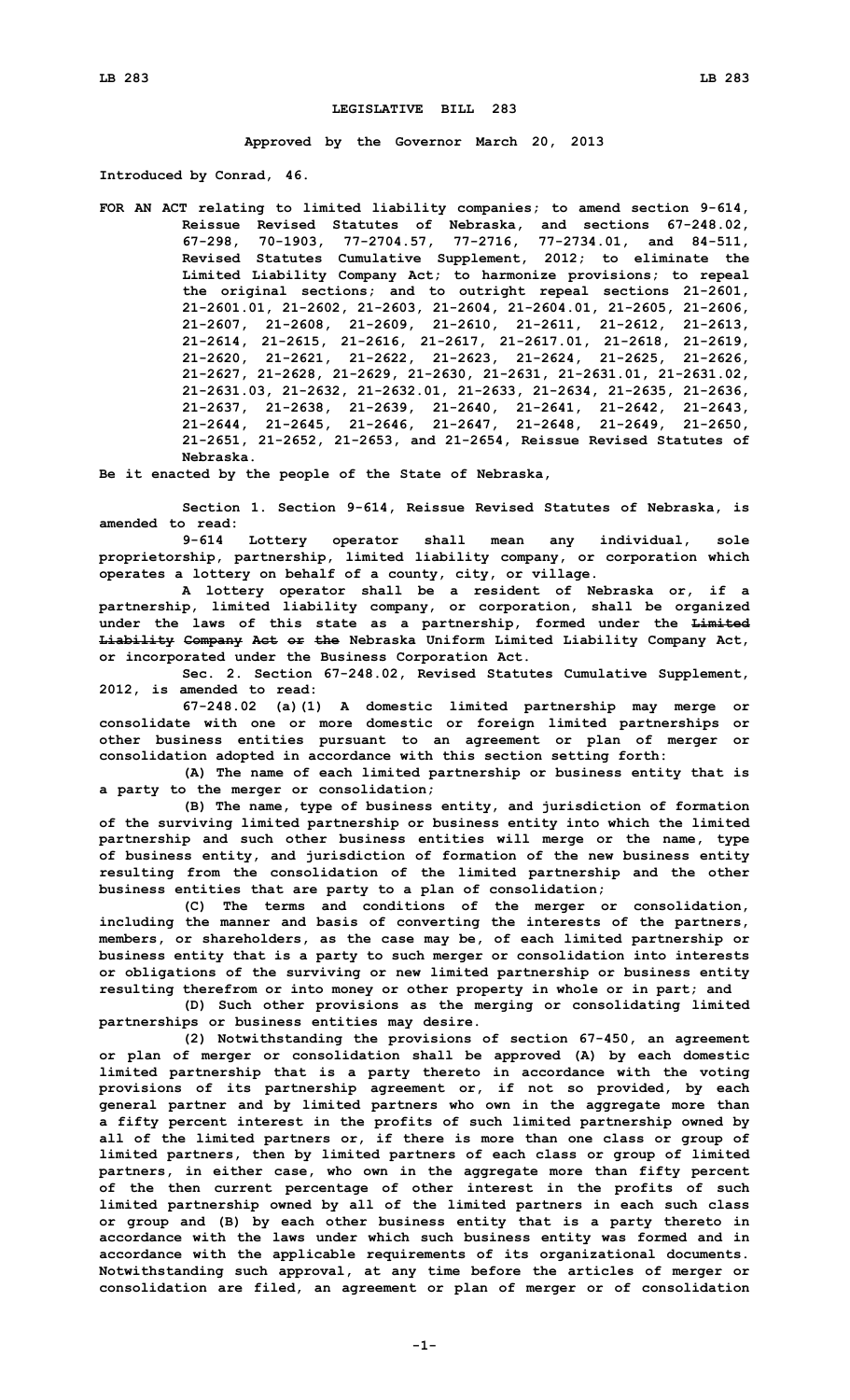**may be terminated or amended pursuant to <sup>a</sup> provision for such termination or amendment contained in such agreement or plan of merger or of consolidation. (b) As used in this section:**

**(1) Business entity means <sup>a</sup> domestic or foreign corporation; <sup>a</sup> domestic or foreign partnership; <sup>a</sup> domestic or foreign limited partnership; or <sup>a</sup> domestic or foreign limited liability company; and**

**(2) Organizational documents includes:**

**(A) For <sup>a</sup> domestic or foreign corporation, its articles of incorporation, bylaws, and other agreements among its shareholders which are authorized by its governing statute or comparable records as provided in its governing statute;**

**(B) For <sup>a</sup> domestic or foreign partnership, its partnership agreement;**

**(C) For <sup>a</sup> domestic or foreign limited partnership, its certificate of limited partnership and partnership agreement; and**

**(D) For <sup>a</sup> domestic or foreign limited liability company, its certificate or articles of organization and operating agreement or comparable records as provided in its governing statute.**

**(c) After <sup>a</sup> plan of merger or consolidation with respect to <sup>a</sup> domestic limited partnership is approved in accordance with this section, the surviving or resulting business entity shall deliver to the Secretary of State for filing articles of merger or consolidation setting forth:**

**(1) The plan of merger or consolidation;**

**(2) <sup>A</sup> statement to the effect that the requisite approval was obtained by the partners, members, or shareholders, as the case may be, of each business entity that is <sup>a</sup> party to such plan of merger or consolidation; and**

**(3) If the surviving or resulting business entity of <sup>a</sup> merger or consolidation is not <sup>a</sup> domestic business entity, an agreement by the surviving or resulting business entity that it may be served with process within or outside this state in any proceeding in the courts of this state for the enforcement of any obligation of such former domestic limited partnership.**

**(d) If the surviving or resulting business entity of <sup>a</sup> merger or consolidation under this section is <sup>a</sup> domestic corporation, then the merger or consolidation shall become effective and shall have the effects provided in sections 21-20,128 to 21-20,134. If the surviving or resulting business entity of <sup>a</sup> merger or consolidation under this section is <sup>a</sup> domestic limited liability company, then the merger or consolidation shall become effective and shall have the effects provided in sections 21-170 to 21-174. or 21-2647 to 21-2652, as the case may be. If the surviving or resulting business entity of <sup>a</sup> merger or consolidation under this section is <sup>a</sup> domestic partnership other than <sup>a</sup> limited partnership, then the merger or consolidation shall become effective and shall have the effects provided in sections 67-450 to 67-452. If the surviving or resulting business entity of <sup>a</sup> merger or consolidation is <sup>a</sup> domestic limited partnership, then:**

**(1) The merger or consolidation shall take effect on the later of:**

**(A) The approval of the plan or agreement of merger or consolidation as provided in this section;**

**(B) The filing of all documents required by law to be filed as <sup>a</sup> condition to the effectiveness of the merger or consolidation; or**

**(C) Any effective date specified in the plan or agreement of merger or consolidation;**

**(2) The several limited partnerships and other business entities which are parties to the plan or agreement of merger or consolidation shall be <sup>a</sup> single limited partnership which, in the case of <sup>a</sup> merger, shall be that limited partnership designated in the merger plan or agreement as the surviving limited partnership and, in the case of <sup>a</sup> consolidation, shall be the new limited partnership provided for in the consolidation plan or agreement;**

**(3) The separate existence of all limited partnerships and other business entities which are parties to the plan or agreement of merger or consolidation, except the surviving or new limited partnership, shall cease;**

**(4) The surviving or new limited partnership shall have all the rights, privileges, immunities, and powers and shall be subject to all the duties and liabilities of <sup>a</sup> limited partnership organized under the Nebraska Uniform Limited Partnership Act;**

**(5) The surviving or new limited partnership shall possess all the rights, privileges, immunities, and powers, of <sup>a</sup> public as well as of <sup>a</sup> private nature, of each of the merging or consolidating limited partnerships and other business entities, subject to the Nebraska Uniform Limited Partnership Act. All property, real, personal, and mixed, all debts due on whatever account, all other things and causes of actions, and all and**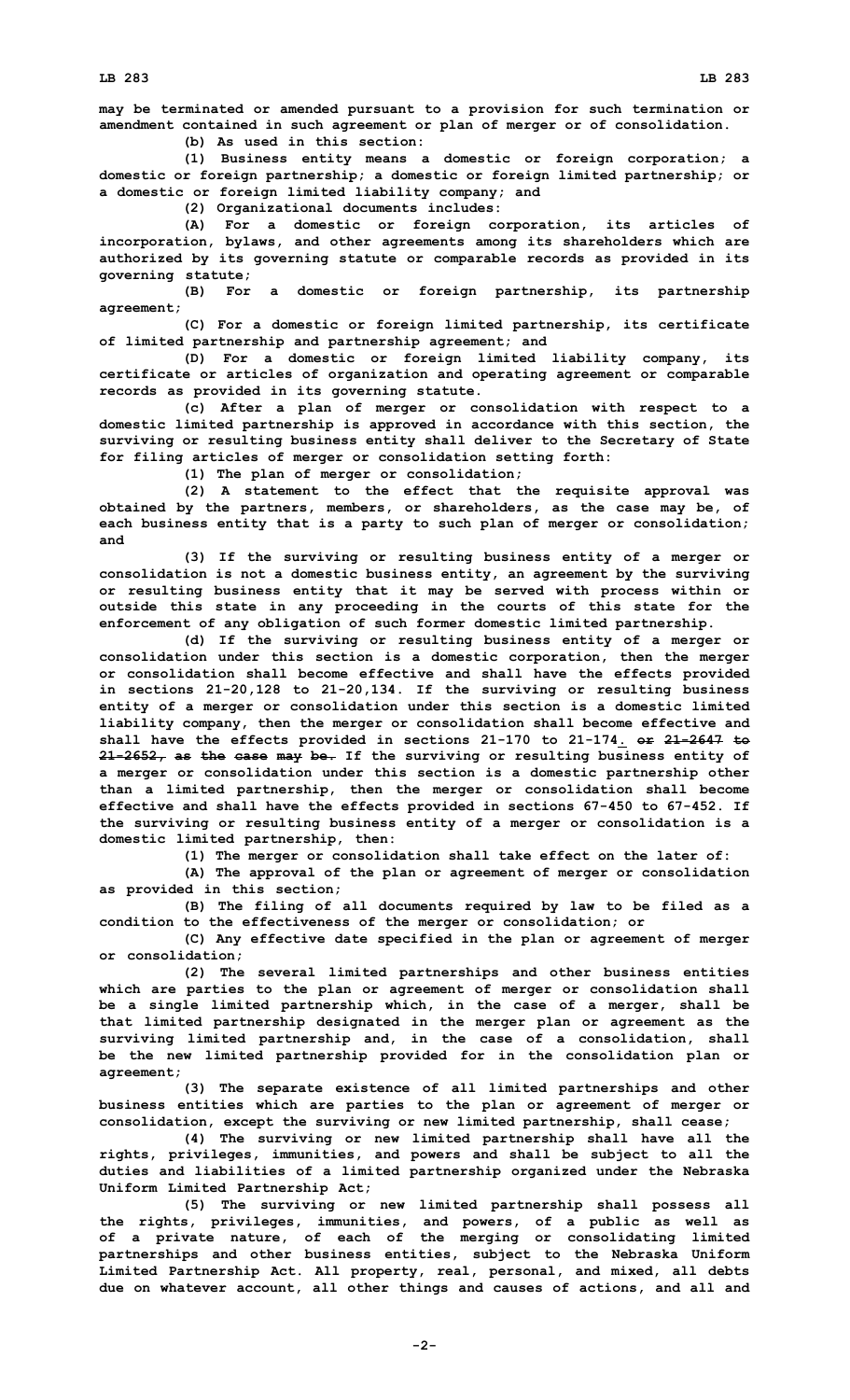**every other interest belonging to or due to any of the limited partnerships and other business entities, as merged or consolidated, shall be taken and deemed to be transferred to and vested in the surviving or new limited partnership without further act and deed and shall thereafter be the property of the surviving or new limited partnership as they were of any of such merging or consolidating business entities. The title to any real property or any interest in such property vested in any of such merging or consolidating business entities shall not revert or be in any way impaired by reason of such merger or consolidation;**

**(6) Such surviving or new limited partnership shall be responsible and liable for all the liabilities and obligations of each of the limited partnerships and other business entities so merged or consolidated. Any claim existing or action or proceeding pending by or against any of such limited partnerships or other business entities may be prosecuted as if such merger or consolidation had not taken place or such surviving or new limited partnership may be substituted in its place. Neither the rights of creditors nor any liens upon the property of any such limited partnerships or other business entities shall be impaired by such merger or consolidation; and**

**(7) The equity interests or securities of each limited partnership or other business entity which is <sup>a</sup> party to the plan or agreement of merger or consolidation that are, under the terms of the merger or consolidation, to be converted or exchanged, shall cease to exist, and the holders of such equity interests or securities shall thereafter be entitled only to the cash, property interests, or securities into which they shall have been converted in accordance with the terms of the plan or agreement of merger or consolidation, subject to any rights under sections 21-20,137 to 21-20,150, the Limited Liability Company Act, or the Nebraska Uniform Limited Liability Company Act or other applicable law.**

**Sec. 3. Section 67-298, Revised Statutes Cumulative Supplement, 2012, is amended to read:**

**67-298 (a) After <sup>a</sup> plan of conversion is approved, <sup>a</sup> domestic limited partnership that is being converted shall deliver to the Secretary of State for filing articles of conversion which shall include all of the following:**

**(1) <sup>A</sup> statement that the domestic limited partnership has been converted into another entity;**

**(2) The name and form of the other entity and the jurisdiction of its governing statute;**

**(3) The date the conversion is effective under the governing statute of the converted entity;**

**(4) <sup>A</sup> statement that the conversion was approved as required by sections 67-446 to 67-453;**

**(5) <sup>A</sup> statement that the conversion was approved as required by the governing statute of the converted entity; and**

**(6) <sup>A</sup> domestic limited partnership converting into <sup>a</sup> foreign limited liability company shall deliver to the office of the Secretary of State for filing (A) <sup>a</sup> certificate which sets forth all of the information required to be in the certificate or other instrument of conversion filed pursuant to the laws under which the resulting foreign limited liability company is formed and (B) an agreement that the resulting foreign limited liability company may be served with process within or outside this state in any proceeding in the courts of this state for the enforcement of any obligation of the former domestic corporation.**

**(b) The conversion shall become effective as provided by the Limited Liability Company Act, the Nebraska Uniform Limited Liability Company Act, the Uniform Partnership Act of 1998, or the governing statute of the foreign limited liability company.**

**Sec. 4. Section 70-1903, Revised Statutes Cumulative Supplement, 2012, is amended to read:**

**70-1903 For purposes of the Rural Community-Based Energy Development Act:**

**(1) C-BED project or community-based energy development project means <sup>a</sup> new wind energy project that:**

**(a) Has an ownership structure as follows:**

**(i) For <sup>a</sup> C-BED project that consists of more than two turbines, has one or more qualified owners with no single individual qualified owner owning directly or indirectly more than fifteen percent of the project and with at least thirty-three percent of the gross power purchase agreement payments flowing to the qualified owner or owners or local community; or**

**(ii) For <sup>a</sup> C-BED project that consists of one or two turbines, has one or more qualified owners with at least thirty-three percent of the gross power purchase agreement payments flowing to <sup>a</sup> qualified owner or owners or**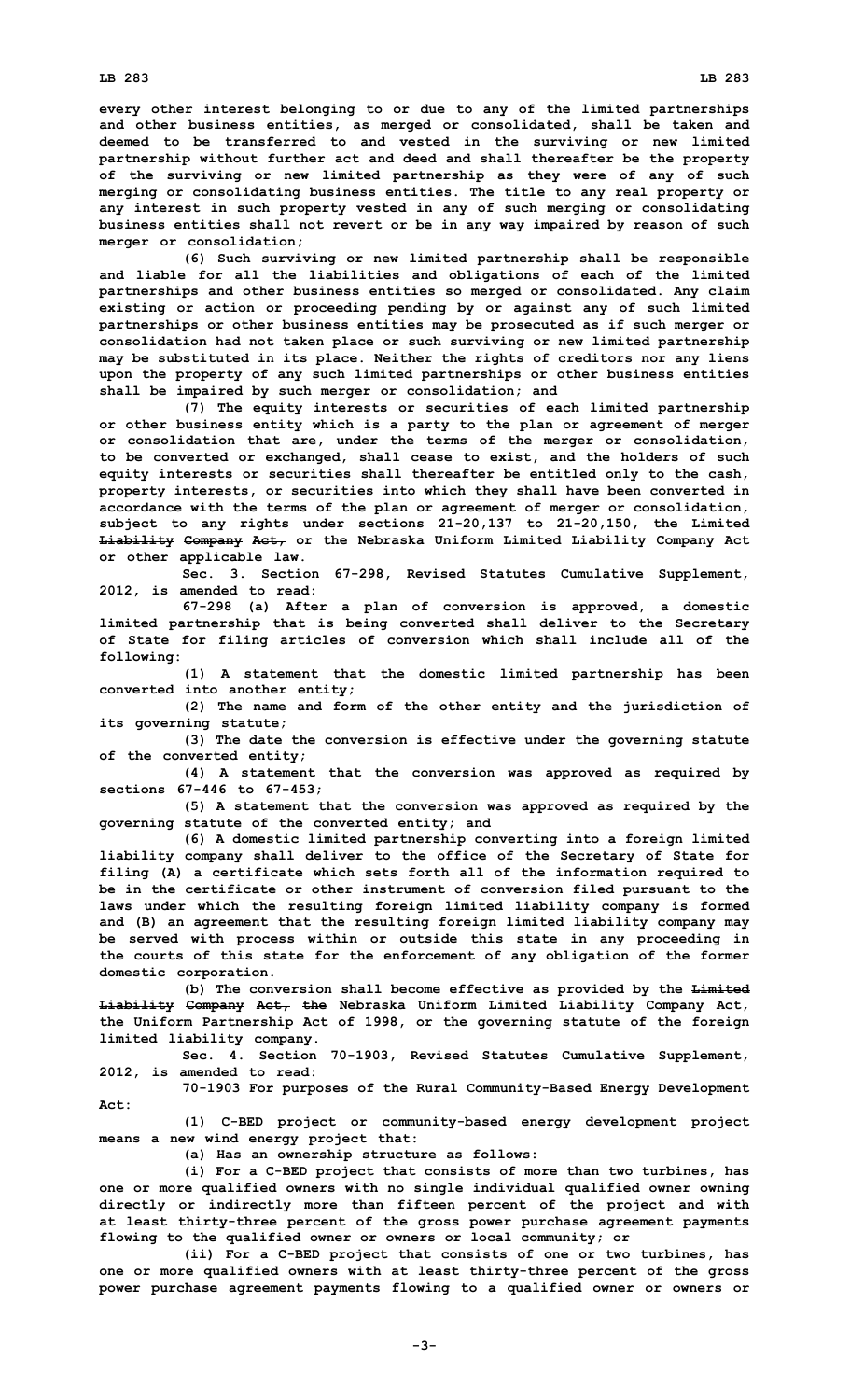**(b) Has <sup>a</sup> resolution of support adopted:**

**(i) By the county board of each county in which the C-BED project is to be located; or**

**(ii) By the tribal council for <sup>a</sup> C-BED project located within the boundaries of an Indian reservation;**

**(2) Debt financing payments means principal, interest, and other typical financing costs paid by the C-BED project company to one or more third-party financial institutions for the financing or refinancing of the construction of the C-BED project. Debt financing payments does not include the repayment of principal at the time of <sup>a</sup> refinancing;**

**(3) Electric utility means an electric supplier that:**

**(a) Owns more than one hundred miles of one-hundred-fifteen-kilovolt or larger transmission lines in the State of Nebraska;**

**(b) Owns more than two hundred megawatts of electric generating facilities; and**

**(c) Has the obligation to directly serve more than two hundred megawatts of wholesale or retail electric load in the State of Nebraska;**

**(4) Gross power purchase agreement payments means the total amount of payments during the life of the agreement. For power purchase agreements entered into on or before December 31, 2011, if the qualified owners have <sup>a</sup> combined total of at least thirty-three percent of the equity ownership in the C-BED project, gross power purchase agreement payments shall be reduced by the debt financing payments; and**

**(5) Qualified owner means:**

**(a) A Nebraska resident;**

**(b) <sup>A</sup> limited liability company that is organized under the Limited Liability Company Act or the Nebraska Uniform Limited Liability Company Act and that is made up of members who are Nebraska residents;**

**(c) <sup>A</sup> Nebraska nonprofit corporation organized under the Nebraska Nonprofit Corporation Act;**

**(d) An electric supplier as defined in section 70-1001.01, except that ownership in <sup>a</sup> single C-BED project is limited to no more than:**

**(i) Fifteen percent either directly or indirectly by <sup>a</sup> single electric supplier; and**

**(ii) <sup>A</sup> combined total of twenty-five percent ownership either directly or indirectly by multiple electric suppliers; or**

**(e) A tribal council.**

**Sec. 5. Section 77-2704.57, Revised Statutes Cumulative Supplement, 2012, is amended to read:**

**77-2704.57 (1) Sales and use tax shall not be imposed on the gross receipts from the sale, lease, or rental of personal property for use in <sup>a</sup> C-BED project or community-based energy development project. This exemption shall be conditioned upon filing requirements for the exemption as imposed by the Tax Commissioner. The requirements imposed by the Tax Commissioner shall be related to ensuring that the property purchased qualifies for the exemption. The Tax Commissioner may require the filing of the documents showing compliance with section 70-1907, the organization of the project, the distribution of the payments, the power purchase agreements, the project pro forma, articles of incorporation, operating agreements, and any amendments or changes to these documents during the life of the power purchase agreement.**

**(2) The Tax Commissioner shall notify an electric utility that has <sup>a</sup> power purchase agreement with <sup>a</sup> C-BED project if there is <sup>a</sup> change in project ownership which makes the project no longer eligible as <sup>a</sup> C-BED project. Purchase of <sup>a</sup> C-BED project by an electric utility prior to the end of the power purchase agreement disqualifies the C-BED project for the exemption, but the Department of Revenue may not recover the amount of the sales and use tax that was not paid by the project prior to the purchase.**

**(3) For purposes of this section:**

**(a) C-BED project or community-based energy development project means <sup>a</sup> new wind energy project that:**

**(i) Has an ownership structure as follows:**

**(A) For <sup>a</sup> C-BED project that consists of more than two turbines, has one or more qualified owners with no single individual qualified owner owning directly or indirectly more than fifteen percent of the project and with at least thirty-three percent of the gross power purchase agreement payments flowing to the qualified owner or owners or local community; or**

**(B) For <sup>a</sup> C-BED project that consists of one or two turbines, has one or more qualified owners with at least thirty-three percent of the gross power purchase agreement payments flowing to <sup>a</sup> qualified owner or owners or local community; and**

**(ii) Has <sup>a</sup> resolution of support adopted:**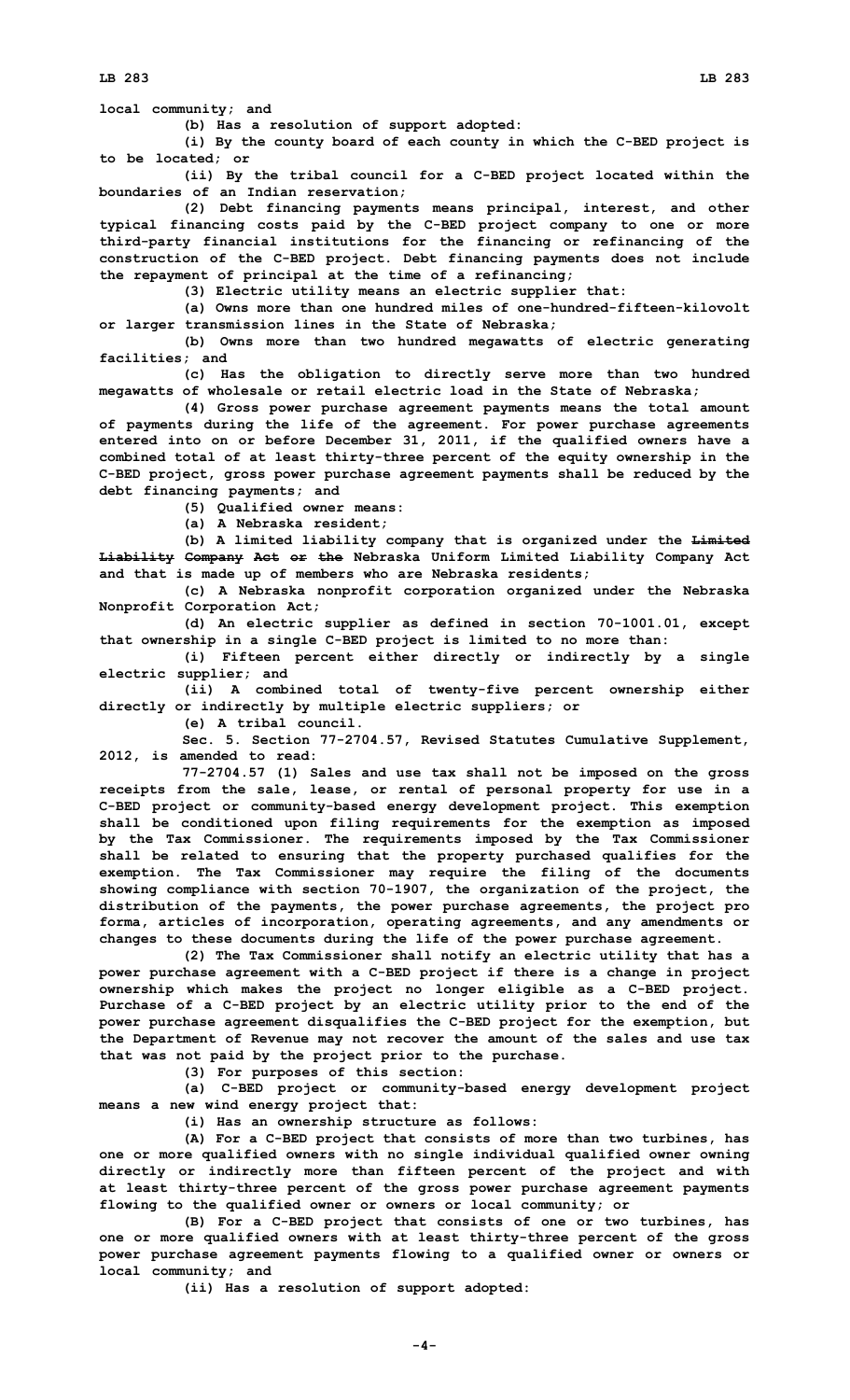**(A) By the county board of each county in which the C-BED project is to be located; or**

**(B) By the tribal council for <sup>a</sup> C-BED project located within the boundaries of an Indian reservation;**

**(b) Debt financing payments means principal, interest, and other typical financing costs paid by the C-BED project company to one or more third-party financial institutions for the financing or refinancing of the construction of the C-BED project. Debt financing payments does not include the repayment of principal at the time of <sup>a</sup> refinancing;**

**(c) New wind energy project means any tangible personal property incorporated into the manufacture, installation, construction, repair, or replacement of <sup>a</sup> device, such as <sup>a</sup> wind charger, windmill, or wind turbine, which is used to convert wind energy to electrical energy or for the transmission of electricity to the purchaser; and**

**(d) Qualified owner means:**

**(i) A Nebraska resident;**

**(ii) <sup>A</sup> limited liability company that is organized under the Limited Liability Company Act or the Nebraska Uniform Limited Liability Company Act and that is entirely made up of members who are Nebraska residents;**

**(iii) <sup>A</sup> Nebraska nonprofit corporation organized under the Nebraska Nonprofit Corporation Act;**

**(iv) An electric supplier as defined in section 70-1001.01, except that ownership in <sup>a</sup> single C-BED project is limited to no more than:**

**(A) Fifteen percent either directly or indirectly by <sup>a</sup> single electric supplier; and**

**(B) <sup>A</sup> combined total of twenty-five percent ownership either directly or indirectly by multiple electric suppliers; or**

**(v) A tribal council.**

**(4) Gross power purchase agreement payments are the total amount of payments during the life of the agreement. For power purchase agreements entered into on or before December 31, 2011, if the qualified owners have <sup>a</sup> combined total of at least thirty-three percent of the equity ownership in the C-BED project, gross power purchase agreement payments shall be reduced by the debt financing payments. For the purpose of determining eligibility of the project, an estimate of the payments and their recipients shall be used.**

**(5) Payments to the local community include, but are not limited to, lease payments to property owners on whose property <sup>a</sup> turbine is located, wind agreement payments, and real and personal property tax receipts from the C-BED project.**

**(6) The Department of Revenue may examine the actual payments and the distribution of the payments to determine if the projected distributions were met. If the payment distributions to qualified owners do not meet the requirements of this section, the department may recover the amount of the sales or use tax that was not paid by the project at any time up until the end of three years after the end of the power purchase agreement.**

**(7) At any time prior to the end of the power purchase agreements, the project may voluntarily surrender the exemption granted by the Tax Commissioner and pay the amount of sales and use tax that would otherwise have been due.**

**(8) The amount of the tax due under either subsection (6) or (7) of this section shall be increased by interest at the rate specified in section 45-104.02, as such rate may from time to time be adjusted, from the date the tax would have been due if no exemption was granted until the date paid.**

**Sec. 6. Section 77-2716, Revised Statutes Cumulative Supplement, 2012, is amended to read:**

**77-2716 (1) The following adjustments to federal adjusted gross income or, for corporations and fiduciaries, federal taxable income shall be made for interest or dividends received:**

**(a) There shall be subtracted interest or dividends received by the owner of obligations of the United States and its territories and possessions or of any authority, commission, or instrumentality of the United States to the extent includable in gross income for federal income tax purposes but exempt from state income taxes under the laws of the United States;**

**(b) There shall be subtracted that portion of the total dividends and other income received from <sup>a</sup> regulated investment company which is attributable to obligations described in subdivision (a) of this subsection as reported to the recipient by the regulated investment company;**

**(c) There shall be added interest or dividends received by the owner of obligations of the District of Columbia, other states of the United States, or their political subdivisions, authorities, commissions, or instrumentalities to the extent excluded in the computation of gross income for federal income tax purposes except that such interest or dividends shall**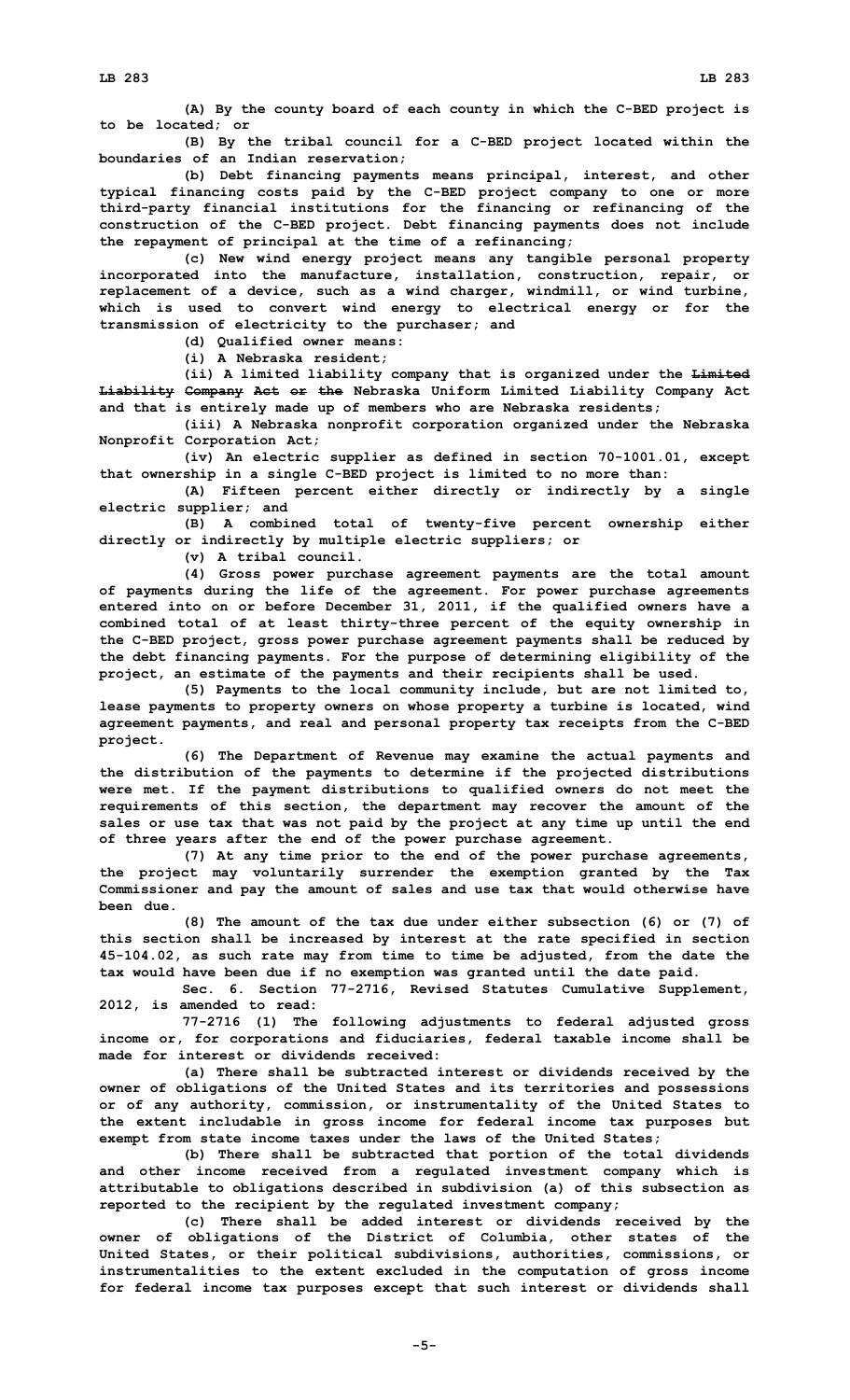**not be added if received by <sup>a</sup> corporation which is <sup>a</sup> regulated investment company;**

**(d) There shall be added that portion of the total dividends and other income received from <sup>a</sup> regulated investment company which is attributable to obligations described in subdivision (c) of this subsection and excluded for federal income tax purposes as reported to the recipient by the regulated investment company; and**

**(e)(i) Any amount subtracted under this subsection shall be reduced by any interest on indebtedness incurred to carry the obligations or securities described in this subsection or the investment in the regulated investment company and by any expenses incurred in the production of interest or dividend income described in this subsection to the extent that such expenses, including amortizable bond premiums, are deductible in determining federal taxable income.**

**(ii) Any amount added under this subsection shall be reduced by any expenses incurred in the production of such income to the extent disallowed in the computation of federal taxable income.**

**(2) There shall be allowed <sup>a</sup> net operating loss derived from or connected with Nebraska sources computed under rules and regulations adopted and promulgated by the Tax Commissioner consistent, to the extent possible under the Nebraska Revenue Act of 1967, with the laws of the United States. For <sup>a</sup> resident individual, estate, or trust, the net operating loss computed on the federal income tax return shall be adjusted by the modifications contained in this section. For <sup>a</sup> nonresident individual, estate, or trust or for <sup>a</sup> partial-year resident individual, the net operating loss computed on the federal return shall be adjusted by the modifications contained in this section and any carryovers or carrybacks shall be limited to the portion of the loss derived from or connected with Nebraska sources.**

**(3) There shall be subtracted from federal adjusted gross income for all taxable years beginning on or after January 1, 1987, the amount of any state income tax refund to the extent such refund was deducted under the Internal Revenue Code, was not allowed in the computation of the tax due under the Nebraska Revenue Act of 1967, and is included in federal adjusted gross income.**

**(4) Federal adjusted gross income, or, for <sup>a</sup> fiduciary, federal taxable income shall be modified to exclude the portion of the income or loss received from <sup>a</sup> small business corporation with an election in effect under subchapter S of the Internal Revenue Code or from <sup>a</sup> limited liability company organized pursuant to the Limited Liability Company Act or the Nebraska Uniform Limited Liability Company Act that is not derived from or connected with Nebraska sources as determined in section 77-2734.01.**

**(5) There shall be subtracted from federal adjusted gross income or, for corporations and fiduciaries, federal taxable income dividends received or deemed to be received from corporations which are not subject to the Internal Revenue Code.**

**(6) There shall be subtracted from federal taxable income <sup>a</sup> portion of the income earned by <sup>a</sup> corporation subject to the Internal Revenue Code of 1986 that is actually taxed by <sup>a</sup> foreign country or one of its political subdivisions at <sup>a</sup> rate in excess of the maximum federal tax rate for corporations. The taxpayer may make the computation for each foreign country or for groups of foreign countries. The portion of the taxes that may be deducted shall be computed in the following manner:**

**(a) The amount of federal taxable income from operations within <sup>a</sup> foreign taxing jurisdiction shall be reduced by the amount of taxes actually paid to the foreign jurisdiction that are not deductible solely because the foreign tax credit was elected on the federal income tax return;**

**(b) The amount of after-tax income shall be divided by one minus the maximum tax rate for corporations in the Internal Revenue Code; and**

**(c) The result of the calculation in subdivision (b) of this subsection shall be subtracted from the amount of federal taxable income used in subdivision (a) of this subsection. The result of such calculation, if greater than zero, shall be subtracted from federal taxable income.**

**(7) Federal adjusted gross income shall be modified to exclude any amount repaid by the taxpayer for which <sup>a</sup> reduction in federal tax is allowed under section 1341(a)(5) of the Internal Revenue Code.**

**(8)(a) Federal adjusted gross income or, for corporations and fiduciaries, federal taxable income shall be reduced, to the extent included, by income from interest, earnings, and state contributions received from the Nebraska educational savings plan trust created in sections 85-1801 to 85-1814.**

**(b) Federal adjusted gross income or, for corporations and fiduciaries, federal taxable income shall be reduced by any contributions as <sup>a</sup>**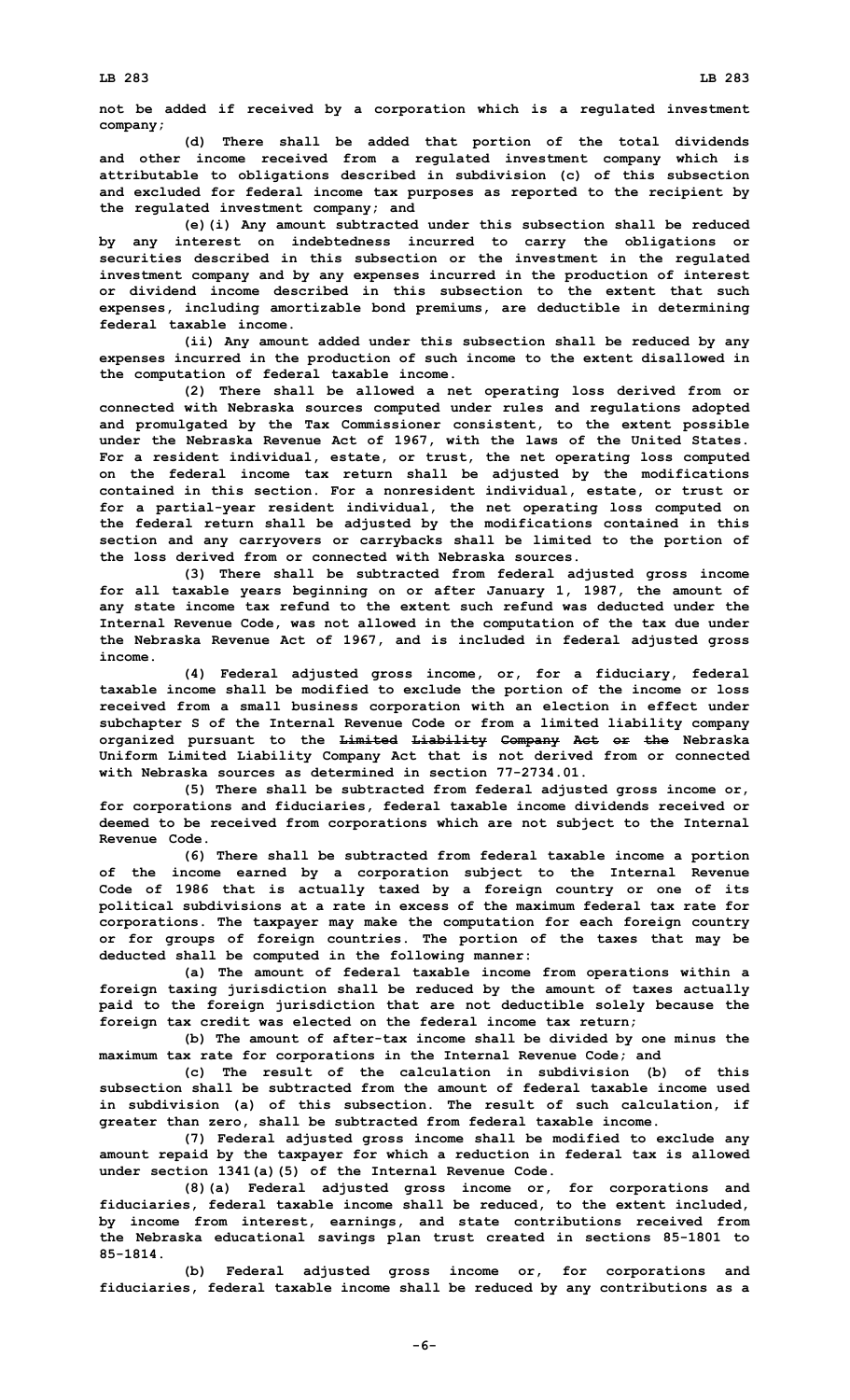**participant in the Nebraska educational savings plan trust, to the extent not deducted for federal income tax purposes, but not to exceed two thousand five hundred dollars per married filing separate return or five thousand dollars for any other return.**

**(c) Federal adjusted gross income or, for corporations and fiduciaries, federal taxable income shall be increased by the amount resulting from the cancellation of <sup>a</sup> participation agreement refunded to the taxpayer as <sup>a</sup> participant in the Nebraska educational savings plan trust to the extent previously deducted as <sup>a</sup> contribution to the trust.**

**(9)(a) For income tax returns filed after September 10, 2001, for taxable years beginning or deemed to begin before January 1, 2006, under the Internal Revenue Code of 1986, as amended, federal adjusted gross income or, for corporations and fiduciaries, federal taxable income shall be increased by eighty-five percent of any amount of any federal bonus depreciation received under the federal Job Creation and Worker Assistance Act of 2002 or the federal Jobs and Growth Tax Act of 2003, under section 168(k) or section 1400L of the Internal Revenue Code of 1986, as amended, for assets placed in service after September 10, 2001, and before December 31, 2005.**

**(b) For <sup>a</sup> partnership, limited liability company, cooperative, including any cooperative exempt from income taxes under section 521 of the Internal Revenue Code of 1986, as amended, limited cooperative association, subchapter S corporation, or joint venture, the increase shall be distributed to the partners, members, shareholders, patrons, or beneficiaries in the same manner as income is distributed for use against their income tax liabilities.**

**(c) For <sup>a</sup> corporation with <sup>a</sup> unitary business having activity both inside and outside the state, the increase shall be apportioned to Nebraska in the same manner as income is apportioned to the state by section 77-2734.05.**

**(d) The amount of bonus depreciation added to federal adjusted gross income or, for corporations and fiduciaries, federal taxable income by this subsection shall be subtracted in <sup>a</sup> later taxable year. Twenty percent of the total amount of bonus depreciation added back by this subsection for tax years beginning or deemed to begin before January 1, 2003, under the Internal Revenue Code of 1986, as amended, may be subtracted in the first taxable year beginning or deemed to begin on or after January 1, 2005, under the Internal Revenue Code of 1986, as amended, and twenty percent in each of the next four following taxable years. Twenty percent of the total amount of bonus depreciation added back by this subsection for tax years beginning or deemed to begin on or after January 1, 2003, may be subtracted in the first taxable year beginning or deemed to begin on or after January 1, 2006, under the Internal Revenue Code of 1986, as amended, and twenty percent in each of the next four following taxable years.**

**(10) For taxable years beginning or deemed to begin on or after January 1, 2003, and before January 1, 2006, under the Internal Revenue Code of 1986, as amended, federal adjusted gross income or, for corporations and fiduciaries, federal taxable income shall be increased by the amount of any capital investment that is expensed under section 179 of the Internal Revenue Code of 1986, as amended, that is in excess of twenty-five thousand dollars that is allowed under the federal Jobs and Growth Tax Act of 2003. Twenty percent of the total amount of expensing added back by this subsection for tax years beginning or deemed to begin on or after January 1, 2003, may be subtracted in the first taxable year beginning or deemed to begin on or after January 1, 2006, under the Internal Revenue Code of 1986, as amended, and twenty percent in each of the next four following tax years.**

**(11)(a) Federal adjusted gross income shall be reduced by contributions, up to two thousand dollars per married filing jointly return or one thousand dollars for any other return, and any investment earnings made as <sup>a</sup> participant in the Nebraska long-term care savings plan under the Long-Term Care Savings Plan Act, to the extent not deducted for federal income tax purposes.**

**(b) Federal adjusted gross income shall be increased by the withdrawals made as <sup>a</sup> participant in the Nebraska long-term care savings plan under the act by <sup>a</sup> person who is not <sup>a</sup> qualified individual or for any reason other than transfer of funds to <sup>a</sup> spouse, long-term care expenses, long-term care insurance premiums, or death of the participant, including withdrawals made by reason of cancellation of the participation agreement or termination of the plan, to the extent previously deducted as <sup>a</sup> contribution or as investment earnings.**

**(12) There shall be added to federal adjusted gross income for individuals, estates, and trusts any amount taken as <sup>a</sup> credit for franchise tax paid by <sup>a</sup> financial institution under sections 77-3801 to 77-3807 as allowed by subsection (5) of section 77-2715.07.**

**Sec. 7. Section 77-2734.01, Revised Statutes Cumulative Supplement,**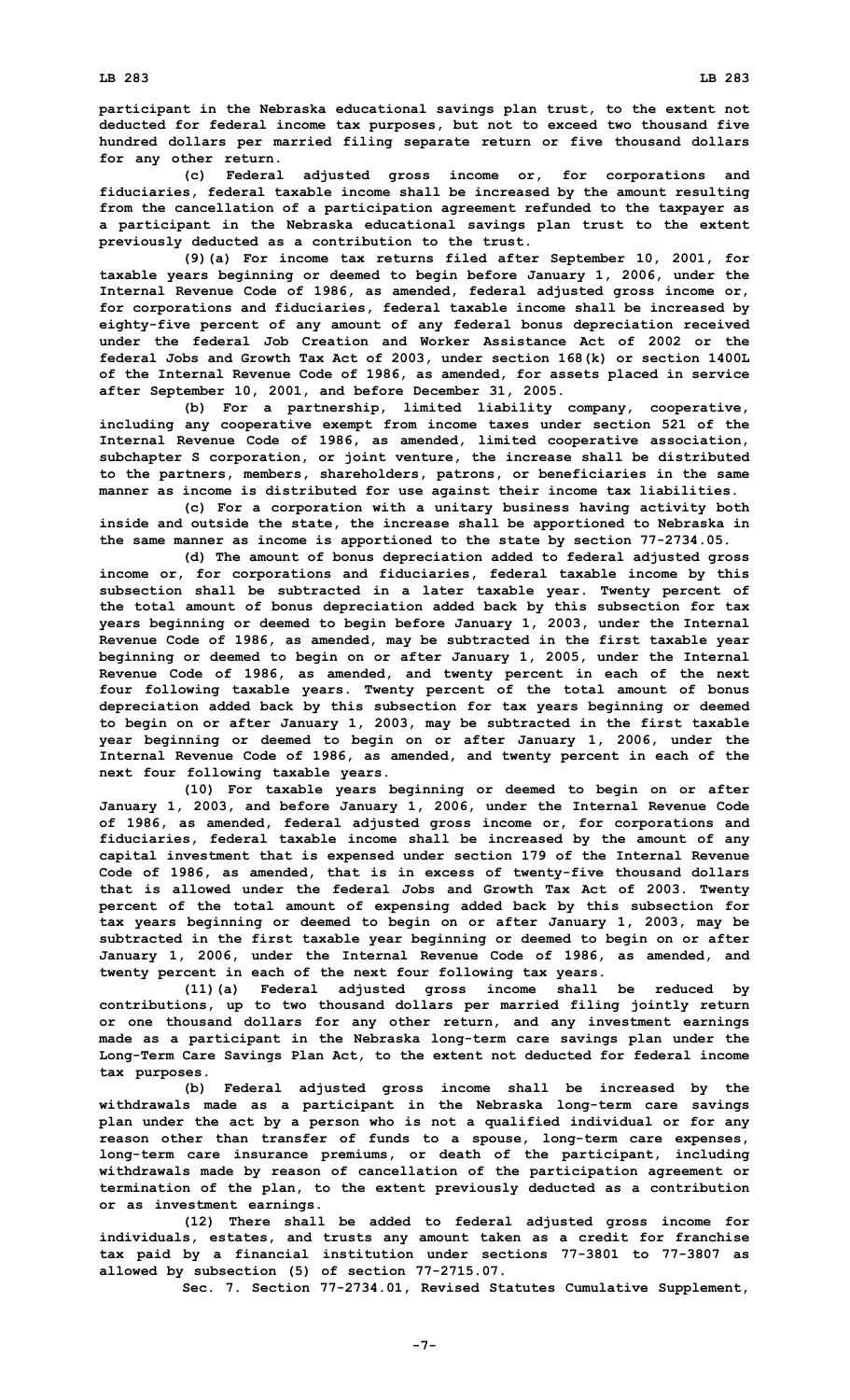**LB 283 LB 283**

**2012, is amended to read:**

**77-2734.01 (1) Residents of Nebraska who are shareholders of <sup>a</sup> small business corporation having an election in effect under subchapter S of the Internal Revenue Code or who are members of <sup>a</sup> limited liability company organized pursuant to the Limited Liability Company Act or the Nebraska Uniform Limited Liability Company Act shall include in their Nebraska taxable income, to the extent includable in federal gross income, their proportionate share of such corporation's or limited liability company's federal income adjusted pursuant to this section. Income or loss from such corporation or limited liability company conducting <sup>a</sup> business, trade, profession, or occupation shall be included in the Nebraska taxable income of <sup>a</sup> shareholder or member who is a resident of this state to the extent of such shareholder's or member's proportionate share of the net income or loss from the conduct of such business, trade, profession, or occupation within this state, determined under subsection (2) of this section. A resident of Nebraska shall include in Nebraska taxable income fair compensation for services rendered to such corporation or limited liability company. Compensation actually paid shall be presumed to be fair unless it is apparent to the Tax Commissioner that such compensation is materially different from fair value for the services rendered or has been manipulated for tax avoidance purposes.**

**(2) The income of any small business corporation having an election in effect under subchapter S of the Internal Revenue Code or limited liability company organized pursuant to the Limited Liability Company Act or the Nebraska Uniform Limited Liability Company Act that is derived from or connected with Nebraska sources shall be determined in the following manner:**

**(a) If the small business corporation is <sup>a</sup> member of <sup>a</sup> unitary group, the small business corporation shall be deemed to be doing business within this state if any part of its income is derived from transactions with other members of the unitary group doing business within this state, and such corporation shall apportion its income by using the apportionment factor determined for the entire unitary group, including the small business corporation, under sections 77-2734.05 to 77-2734.15;**

**(b) If the small business corporation or limited liability company is not <sup>a</sup> member of <sup>a</sup> unitary group and is subject to tax in another state, it shall apportion its income under sections 77-2734.05 to 77-2734.15; and**

**(c) If the small business corporation or limited liability company is not subject to tax in another state, all of its income is derived from or connected with Nebraska sources.**

**(3) Nonresidents of Nebraska who are shareholders of such corporations or members of such limited liability companies shall file <sup>a</sup> Nebraska income tax return and shall include in Nebraska adjusted gross income their proportionate share of the corporation's or limited liability company's Nebraska income as determined under subsection (2) of this section.**

**(4) The nonresident shareholder or member shall execute and forward to the corporation or limited liability company before the filing of the corporation's or limited liability company's return an agreement which states he or she will file <sup>a</sup> Nebraska income tax return and pay the tax on the income derived from or connected with sources in this state, and such agreement shall be attached to the corporation's or limited liability company's Nebraska return for such taxable year.**

**(5) For taxable years beginning or deemed to begin before January 1, 2013, in the absence of the nonresident shareholder's or member's executed agreement being attached to the Nebraska return, the corporation or limited liability company shall remit with the return an amount equal to the highest individual income tax rate determined under section 77-2715.02 multiplied by the nonresident shareholder's or member's share of the corporation's or limited liability company's income which was derived from or attributable to this state. For taxable years beginning or deemed to begin on or after January 1, 2013, in the absence of the nonresident shareholder's or member's executed agreement being attached to the Nebraska return, the corporation or limited liability company shall remit with the return an amount equal to the highest individual income tax rate determined under section 77-2715.03 multiplied by the nonresident shareholder's or member's share of the corporation's or limited liability company's income which was derived from or attributable to this state. The amount remitted shall be allowed as <sup>a</sup> credit against the Nebraska income tax liability of the shareholder or member.**

**(6) The Tax Commissioner may allow <sup>a</sup> nonresident individual shareholder or member to not file a Nebraska income tax return if the nonresident individual shareholder's or member's only source of Nebraska income was his or her share of the small business corporation's or limited liability company's income which was derived from or attributable to sources within this state, the nonresident did not file an agreement to file <sup>a</sup>**